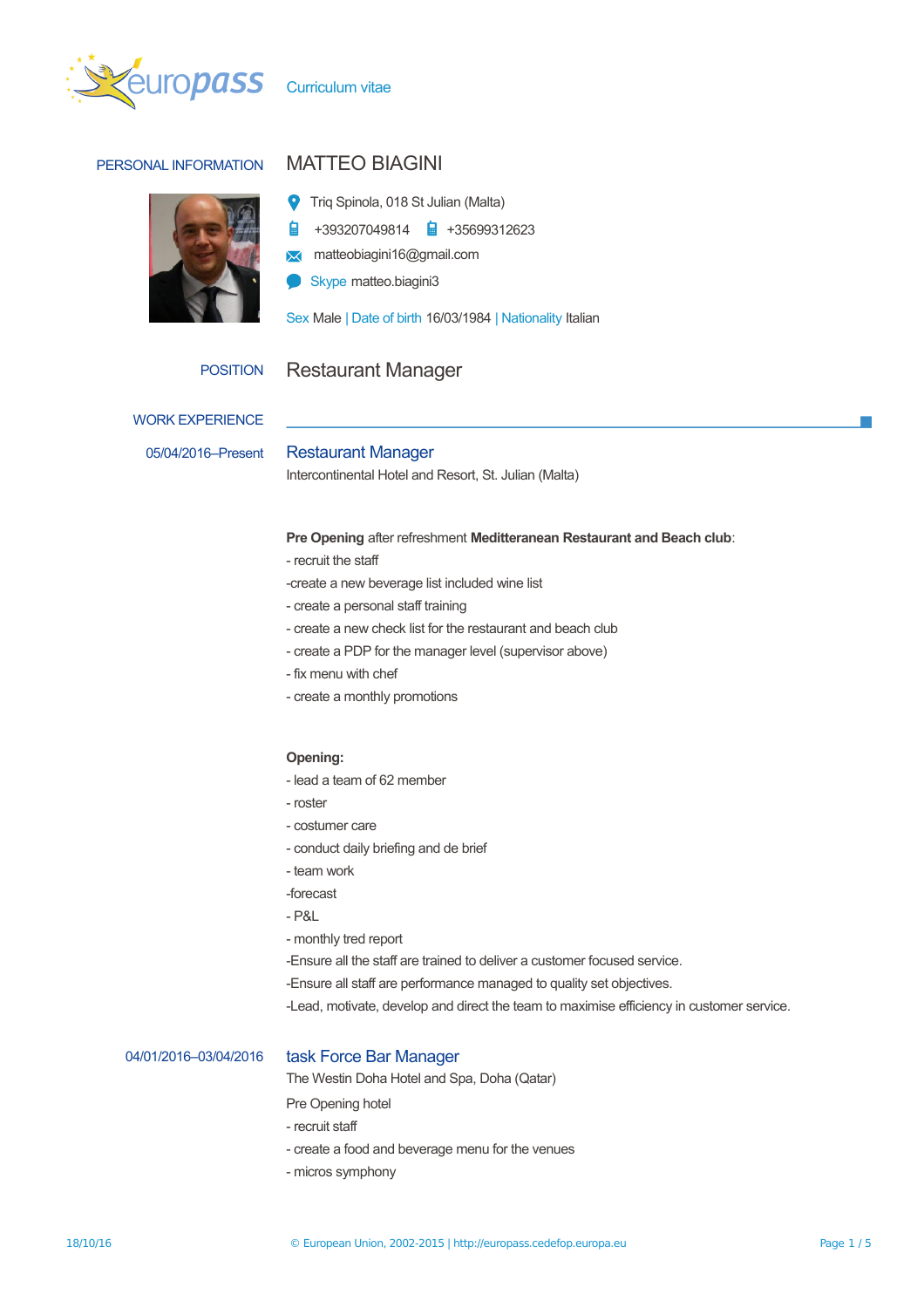

- SOP
- SOS
- staff Training
- relationship with supplier
- create a promotions and events
- Entertainment
- guest satisfaction (GEI TRIP ADVISOR)
- monthly forecast
- budget

## 08/09/2014–22/12/2015 Assistant Restaurant Manager

Westin Abu Dhabi Golf Club and Resort, Abu Dhabi (aue)

Pre opening period new **Italian Restaurant Sacc**i,

-create a beverage list

-staff training about Italian food and beverage

-staff training service a la carte and how to take order

-staff training follow S.O.P

-Brand standard

Opening Period:

Improving guest Satisfaction, (GEI, TRIPADVISOR, etc. )

-staff training,

-Creating and implementing sales promotion calendars on a monthly basis.

-P&L review & re-forecasting.

-Menu engineering and evaluation.

- Manage the restaurant to meet or exceed standards in food quality, safety, and cleanliness

-conduct staff daily pre-shift meetings and de briefing

- Train and coach staff on guest services principles and practices
- -Monitor and maintain the Micros POS System

### 01/05/2012–08/09/2014 Assistant Bars and Restaurant Manager

Intercontinental hotel and Resort, St. Julian (Malta)

**Paranga Restaurant and Beach Club**

### **Pre opening seasonal outlet:**

recruit staff

- create beverage list (cocktails and wine)
- staff training

create with operation manager and chef food menu

### **Operation time**

-guest satisfaction

-Preparing reports at the end of the shift/week, including staff control, food control and sales.

-Creating and executing plans for department sales (Revenue Plan and Forecast), profit and staff development.

- -roster, requisition, store control
- -Ensure all the staff are trained to deliver a customer focused service.
- -Ensure all staff are performance managed to quality set objectives.
- -Lead, motivate, develop and direct the team to maximise efficiency in customer service.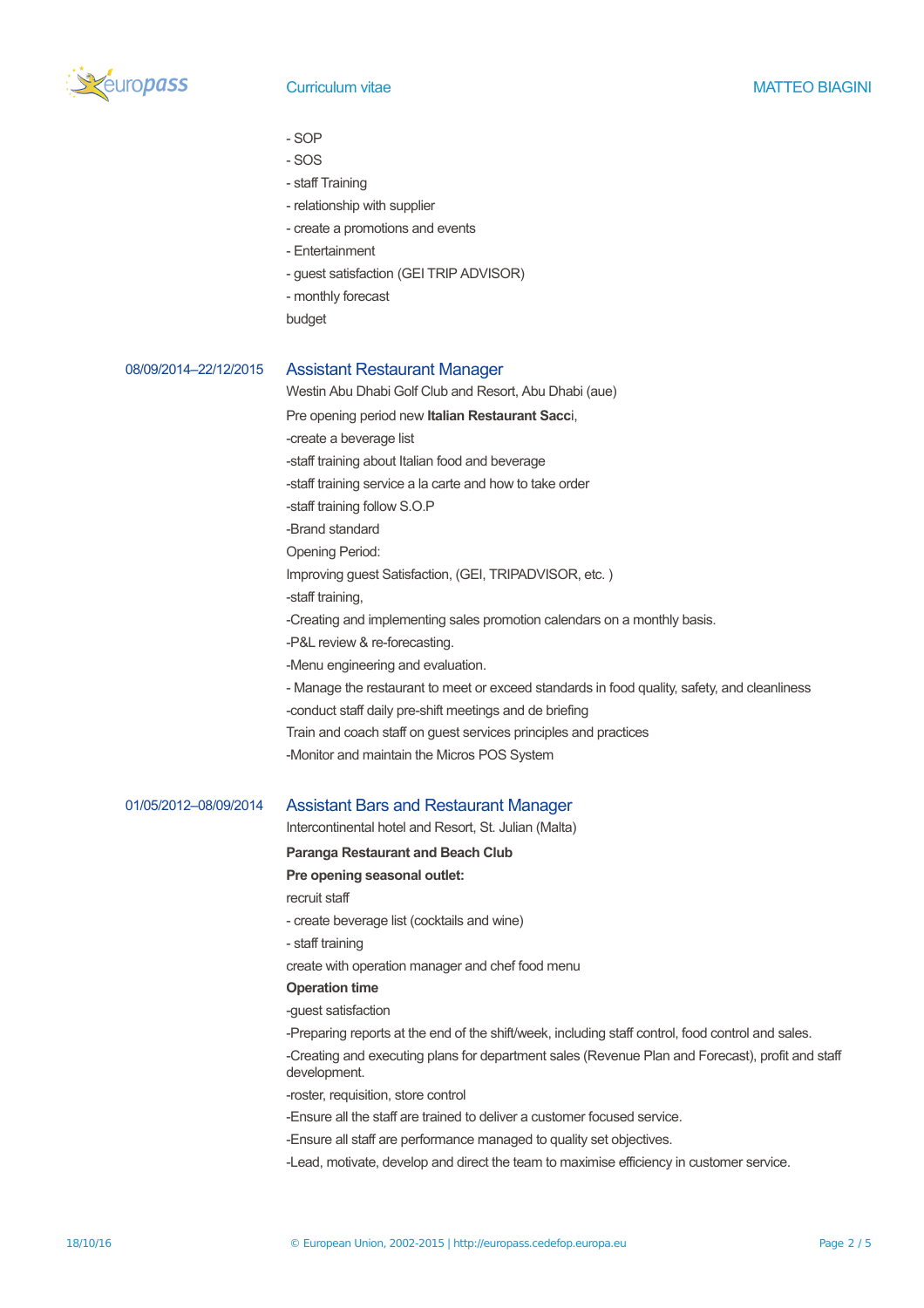

Business or sector restaurants and Bars

| 20/10/2009-28/03/2014              | <b>Bar and Restaurant Service Vocational Trainer</b><br>Università dei Sapori, Perugia (Italy)<br>- f/b trainer for student from 16 to 20 years old<br>- lesson for bartender and restaurant manager<br>- trainer caffetteria<br>Business or sector restaurants and bars                                                                                                                                                                                                                                                                                           |
|------------------------------------|--------------------------------------------------------------------------------------------------------------------------------------------------------------------------------------------------------------------------------------------------------------------------------------------------------------------------------------------------------------------------------------------------------------------------------------------------------------------------------------------------------------------------------------------------------------------|
| 01/10/2010-08/03/2012              | bar manager and consulting<br>Bar "Mè", Città Castello (Italy)<br><b>Pre Opening</b><br>recruit staff<br>training and HR Managment<br>-Suppliers relationships Managment<br>-staff training<br>create beverage list with suppliers anc cost.<br><b>Operation time</b><br>-Doing regular stock-takes and ordering as necessary<br>-Handling deliveries<br>-guest satisfaction<br>-Organizing and advertising events such as live music and special day<br>-Monitoring profitability and performance.<br>staff roster and training<br><b>Business or sector Bars</b> |
| 11/2008-08/2010<br>09/2006-06/2011 | <b>Restaurant Manager</b><br>Ristorante "il Castello", San Giustino (Italy)<br>- responsible for the Food and Beverage and HR Managment<br>staff training<br>roster<br>suppliers relationships<br>Business or sector restaurant and catering<br><b>Hihg School Teacher</b>                                                                                                                                                                                                                                                                                         |
|                                    | IPSSARCT "F. Cavallotti", Città di Castello (Italy)<br>- " Bar Technique and Service" teacher<br>Business or sector restaurant, bar and catering                                                                                                                                                                                                                                                                                                                                                                                                                   |
| 04/2008-09/2008                    | chef de rang<br>"Vasco and Piero Pavillion" restaurant, London (Uk)<br>Business or sector restaurant and catering                                                                                                                                                                                                                                                                                                                                                                                                                                                  |
| 09/2002-04/2005                    | chef de rang                                                                                                                                                                                                                                                                                                                                                                                                                                                                                                                                                       |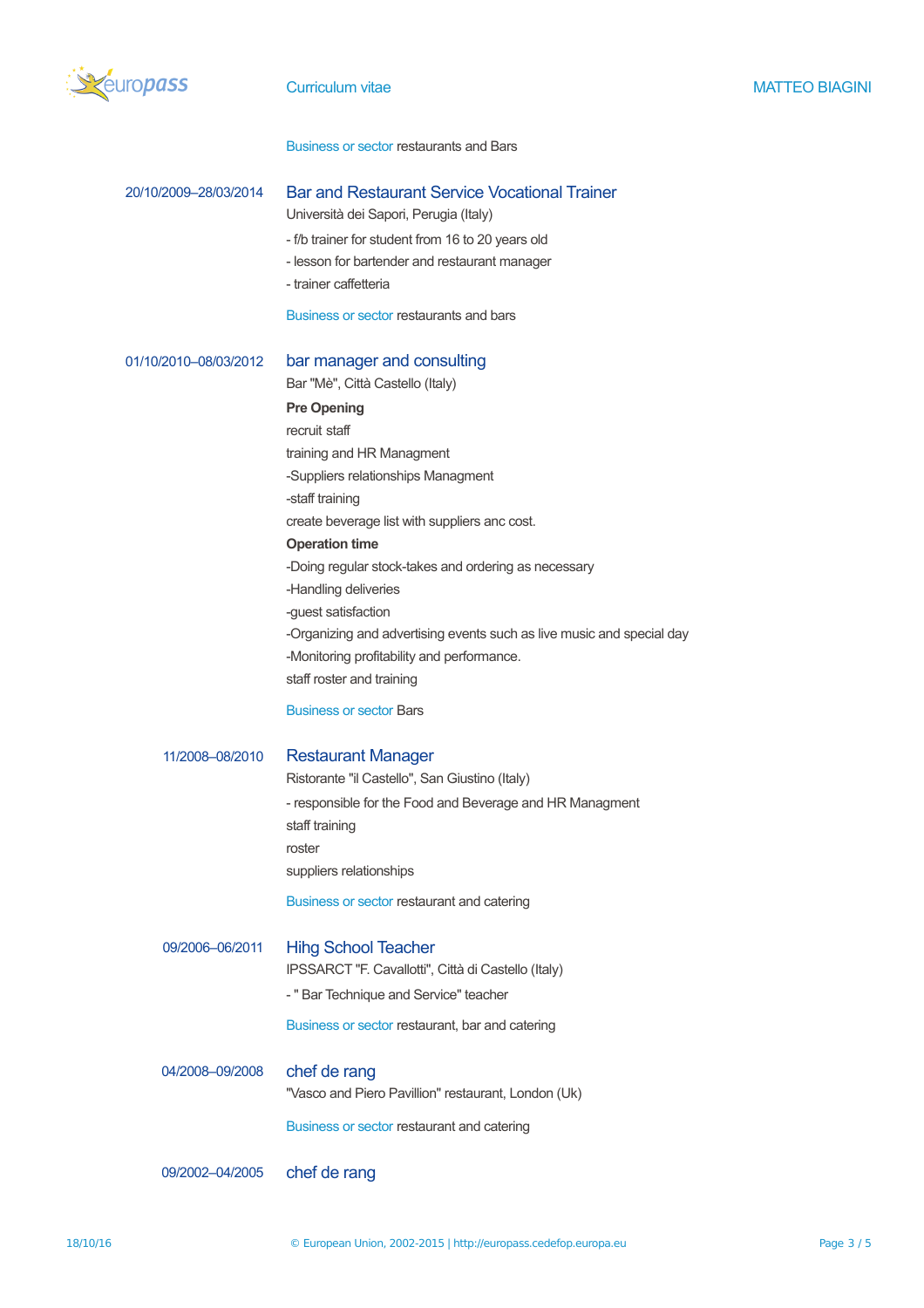

" La Taverna del Nestore" ristorante, Umbertide (Italy)

Business or sector restaurant and catering

# 1999–2001 chef de rang

Hotel "la Locanda del Capitano", Hotel Plaza Perugia, Perugia (Italy)

Business or sector restaurants and catering services

### EDUCATION AND TRAINING

- 2003–12/2006 University Degree in Health Care Università degli studi di Perugia (Facoltà di Medicina e Chirurgia), Perugia (Italy)
- 1998–07/2003 State Diploma " Tecnico dei Servizi della Ristorazione" (restaurant, catering and bar managment)) IPSSAR, Assisi (Italy)
	- 2001–2003 Post Qualification Diploma: "Esperto di produzione, gestione e organizzazione dei servizi di ristorazione in relazione agli standard di qualità" (Expert in perfoming, managing and planning catering services in compliance with the fixed quality standards) IPSSAR, Assisi (Italy)

### PERSONAL SKILLS

Mother tongue(s) Italian

Other language(s)

| uage(s) | <b>UNDERSTANDING</b> |         | <b>SPEAKING</b>    |                   | <b>WRITING</b> |
|---------|----------------------|---------|--------------------|-------------------|----------------|
|         | Listening            | Reading | Spoken interaction | Spoken production |                |
| English | C2                   |         |                    |                   |                |
| French  |                      |         |                    | A.                | A.             |

Levels: A1 and A2: Basic user - B1 and B2: Independent user - C1 and C2: Proficient user [Common European Framework of Reference for Languages](http://europass.cedefop.europa.eu/en/resources/european-language-levels-cefr)

Communication skills - team spirit;

- Ability to adapt to any kind of multi-cultural work environment;

- Good communication skills.

| Organisational / managerial skills | - leadership (currently responsible for a team of 15 people).                                                                        |  |  |
|------------------------------------|--------------------------------------------------------------------------------------------------------------------------------------|--|--|
|                                    | - good team-leading skills,                                                                                                          |  |  |
|                                    | - wide experience in HR managment                                                                                                    |  |  |
| Job-related skills                 | - Bar and Restaurant managment and bartending, including coffee making competences and cocktail<br>preparation, both IBA and others, |  |  |

- good catering skill